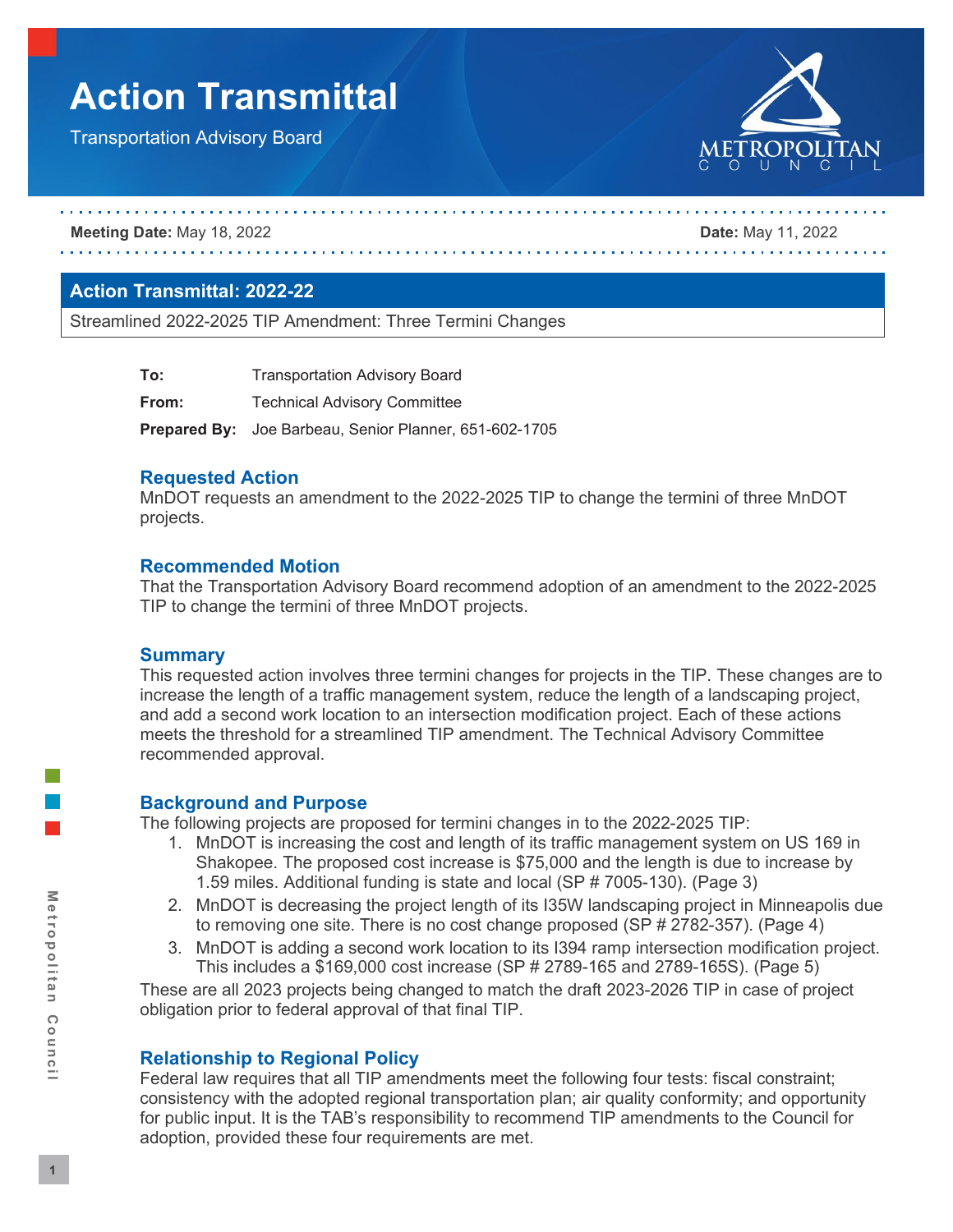The streamlined TIP amendment process allows projects that meet certain conditions to be streamlined, which entails forgoing the TAC Funding & Programming Committee review and results in saving a month of process time.

# **Staff Analysis**

The TIP amendment meets fiscal constraint because the funds are sufficient to fully fund the projects. This amendment is consistent with the Metropolitan Council Transportation Policy Plan, adopted by the Metropolitan Council on November 18, 2020, with FHWA/FTA conformity determination established on December 4, 2020. Public input opportunity for this amendment is provided through the TAB's and the Council's regular meetings. The Minnesota Interagency Air Quality and Transportation Planning Committee determined that the projects are exempt from air quality conformity analysis.

# **Committee Comments and Action**

At its May 4, 2022, meeting, the Technical Advisory Committee voted unanimously to change the termini of three MnDOT projects.

# **Routing**

| Tol                                                            | <b>Action Requested</b>       | <b>Date Completed</b> |
|----------------------------------------------------------------|-------------------------------|-----------------------|
| <b>Technical Advisory Committee</b>                            | Review & Recommend            | May 4, 2022           |
| <b>Transportation Advisory Board</b>                           | <b>Review &amp; Recommend</b> | May 18, 2022          |
| <b>Metropolitan Council</b><br><b>Transportation Committee</b> | Review & Recommend            | May 23, 2022          |
| <b>Metropolitan Council</b>                                    | Review & Adopt                | May 25, 2022          |

l a l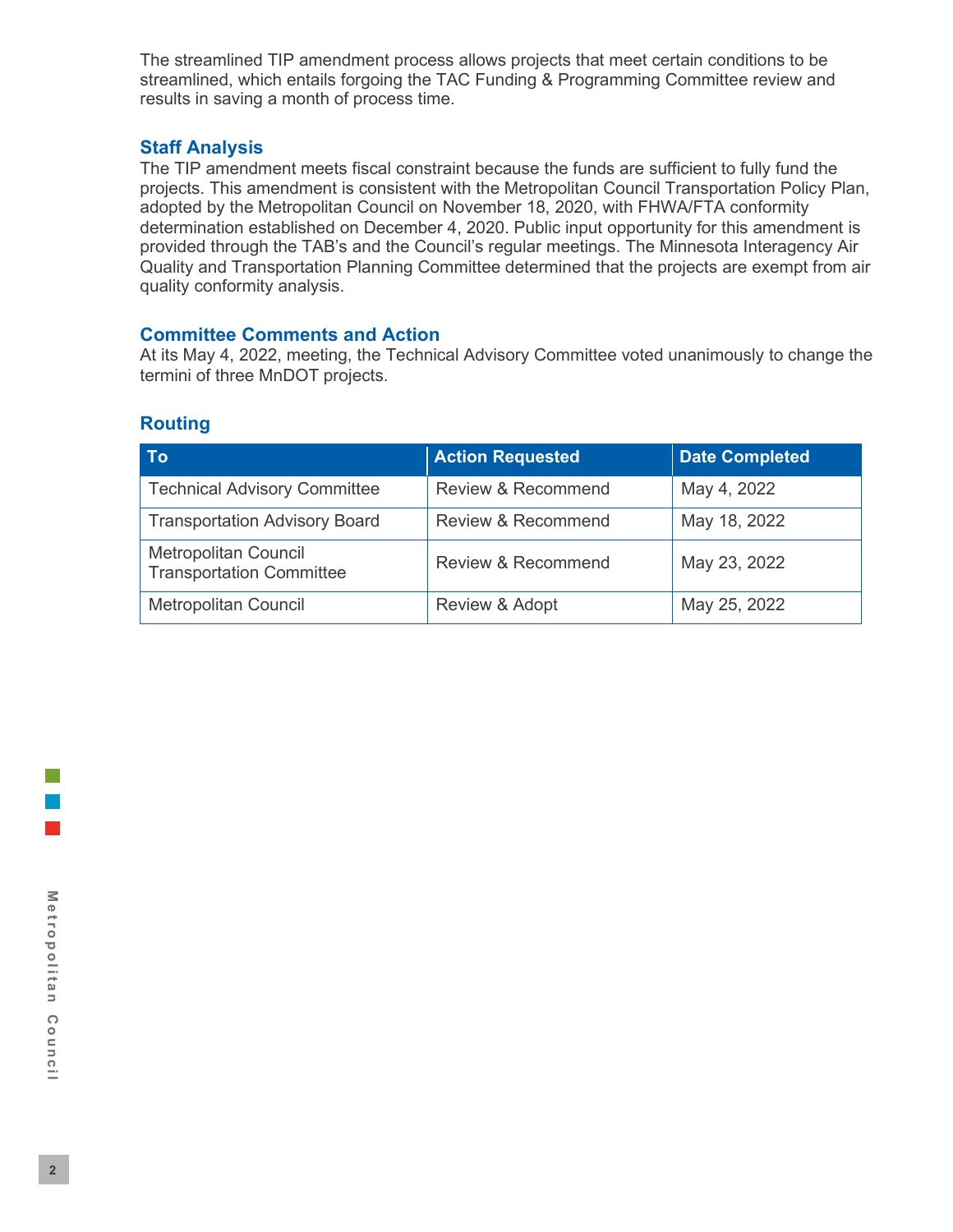Please amend the 2022-2025 Transportation Improvement Program (TIP) to change this project in program year 2023. This project is being submitted with the following information:

| Seq # | <b>State</b><br><b>Fiscal Year</b> | ATP/<br><b>Dist</b> | Route<br><b>System</b> | <b>Project</b><br><b>Number</b> | <b>Agency</b> | <b>Description</b>                                                                                                                                                                                   |
|-------|------------------------------------|---------------------|------------------------|---------------------------------|---------------|------------------------------------------------------------------------------------------------------------------------------------------------------------------------------------------------------|
| 1673  | 2023                               | M                   | <b>US 169</b>          | 7005-130                        | <b>MNDOT</b>  | **ITS**US 169, from MN41 (Chestnut<br>Blvd) to Canterbury Downs Blvd and<br>on MN41 (Chestnut Blvd) from US169<br>to MN River in Shakopee-Traffic<br>management system (other is<br>operating funds) |

### **PROJECT IDENTIFICATION:**

| <b>Miles</b> | <b>Prog</b> | <b>Type of Work</b>  | <b>Prop</b><br><b>Funds</b> | Total \$  | <b>FHWA S</b> | <b>STATE \$</b> | Other \$ |
|--------------|-------------|----------------------|-----------------------------|-----------|---------------|-----------------|----------|
| 6.21         | TM          | Traffic              | <b>STP</b>                  | \$800,000 | \$640,000     | \$160,000       | 10,000   |
| <u>7.8</u>   |             | Management<br>System |                             | \$875,000 | \$640,000     | \$225,000       |          |

# **PROJECT BACKGROUND:**

1. Briefly describe why amendment is needed (e.g., project in previous TIP but not completed; illustrative project and funds now available; discretionary funds received; inadvertently not included in TIP).

This amendment request is to increase the total project cost and length.

- 2. How is Fiscal Constraint Maintained as required by 23 CFR 450.216 (check all that apply)?
	- New Money
	- Anticipated Advance Construction
	- ATP or MPO or MnDOT Adjustment by deferral of other projects
	- Earmark or HPP not affecting fiscal constraint
	- Other X

A \$75,000 cost increase. Because this is a 2023 project, it will be included in the draft 2023-2026 TIP. Metro District will align its program to meet MnDOT's 2023-2026 STIP funding guidance. Therefore, fiscal constraint is maintained.

#### **CONSISTENCY WITH MPO LONG RANGE PLAN:**

This amendment is consistent with the Metropolitan Council Transportation Policy Plan, adopted by the Metropolitan Council on November 18, 2020 with FHWA/FTA conformity determination established on December 4, 2020.

#### **AIR QUALITY CONFORMITY:**

- Subject to conformity determination
- Exempt from regional level analysis
- N/A (not in a nonattainment or maintenance area

\*Exempt Project Category S-7— Traffic control devices and operating assistance other than signalization projects per Section 93.126 of the Conformity Rules.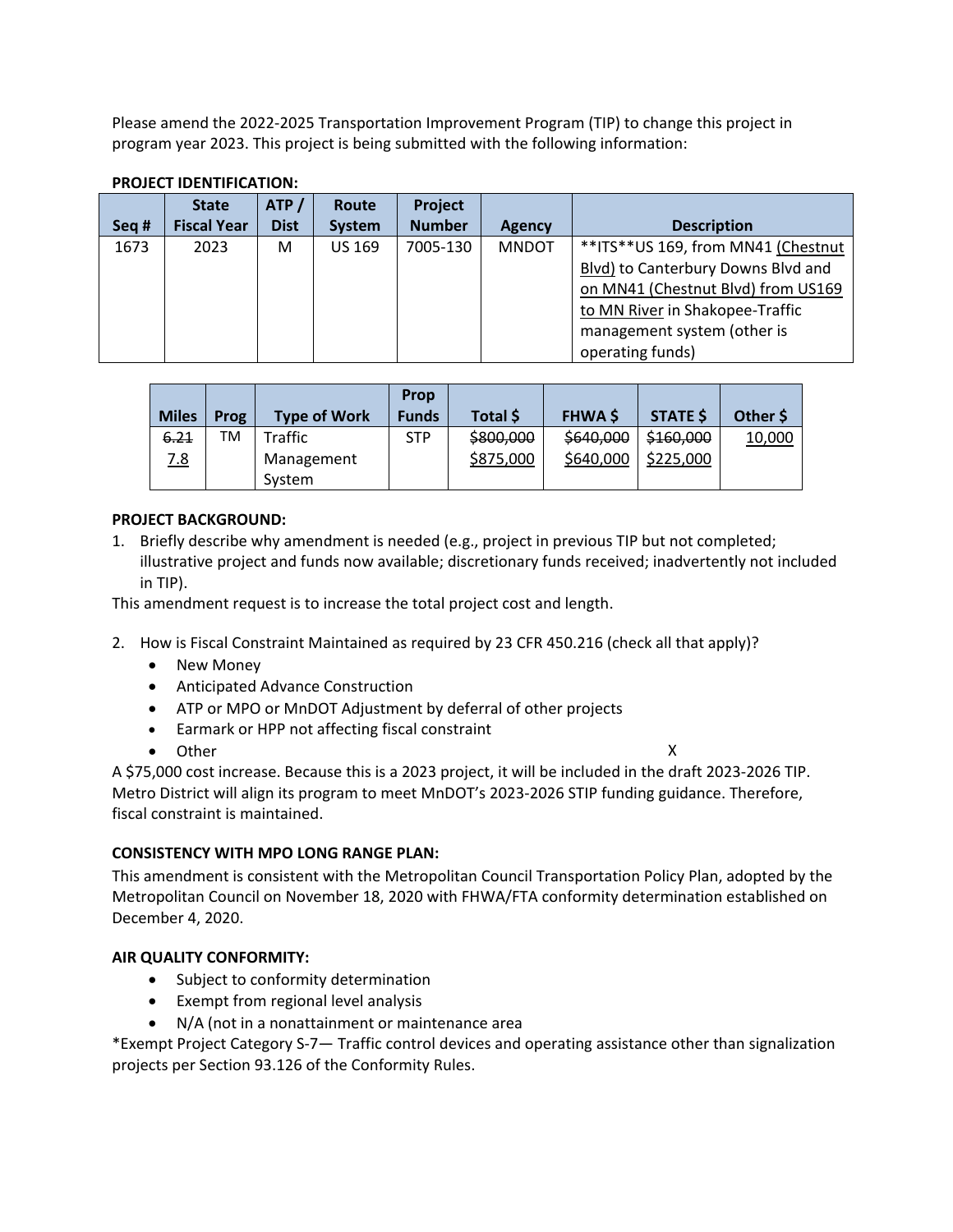Please amend the 2022-2025 Transportation Improvement Program (TIP) to change this project in program year 2023. This project is being submitted with the following information:

| Seg # | <b>State</b><br><b>Fiscal</b><br>Year | ATP/<br><b>Dist</b> | Route<br><b>System</b> | <b>Project</b><br><b>Number</b> | <b>Agency</b> | <b>Description</b>                  |
|-------|---------------------------------------|---------------------|------------------------|---------------------------------|---------------|-------------------------------------|
| 1660  | 2023                                  | M                   | 135W                   | 2782-357                        | <b>MNDOT</b>  | I35W, from Park Ave to 43rd 26th to |
|       |                                       |                     |                        |                                 |               | 31st St in Mpls - Landscaping       |
|       |                                       |                     |                        |                                 |               | (Transportation Enhancement, TE,    |
|       |                                       |                     |                        |                                 |               | funded)                             |

# **PROJECT IDENTIFICATION:**

| <b>Miles</b> | <b>Prog</b> | Type of Work | Prop<br><b>Funds</b> | Total \$ | <b>FHWA \$</b>                     | $S$ TATE \$ | Other S |
|--------------|-------------|--------------|----------------------|----------|------------------------------------|-------------|---------|
| 3.00         | <b>RB</b>   | Landscaping  | TAP.                 |          | $$500,000$   \$400,000   \$100,000 |             | ΝA      |
| .67          |             |              |                      |          |                                    |             |         |

# **PROJECT BACKGROUND:**

1. Briefly describe why amendment is needed (e.g., project in previous TIP but not completed; illustrative project and funds now available; discretionary funds received; inadvertently not included in TIP).

This amendment to decrease the project length.

- 2. How is Fiscal Constraint Maintained as required by 23 CFR 450.216 (check all that apply)?
	- New Money
	- Anticipated Advance Construction
	- ATP or MPO or MnDOT Adjustment by deferral of other projects
	- Earmark or HPP not affecting fiscal constraint
	- Other

The total project cost remained the same. Therefore, fiscal constraint is maintained. Because this is a 2023 project, it will be included in the draft 2023-2026 TIP. Metro District will align its program to meet MnDOT's 2023-2026 STIP funding guidance. Therefore, fiscal constraint is maintained.

#### **CONSISTENCY WITH MPO LONG RANGE PLAN:**

This amendment is consistent with the Metropolitan Council Transportation Policy Plan, adopted by the Metropolitan Council on November 18, 2020 with FHWA/FTA conformity determination established on December 4, 2020.

#### **AIR QUALITY CONFORMITY:**

- Subject to conformity determination
- Exempt from regional level analysis
- N/A (not in a nonattainment or maintenance area

\*Exempt Project Category NC—Non-classifiable per Section 93.126 of the Conformity Rules.